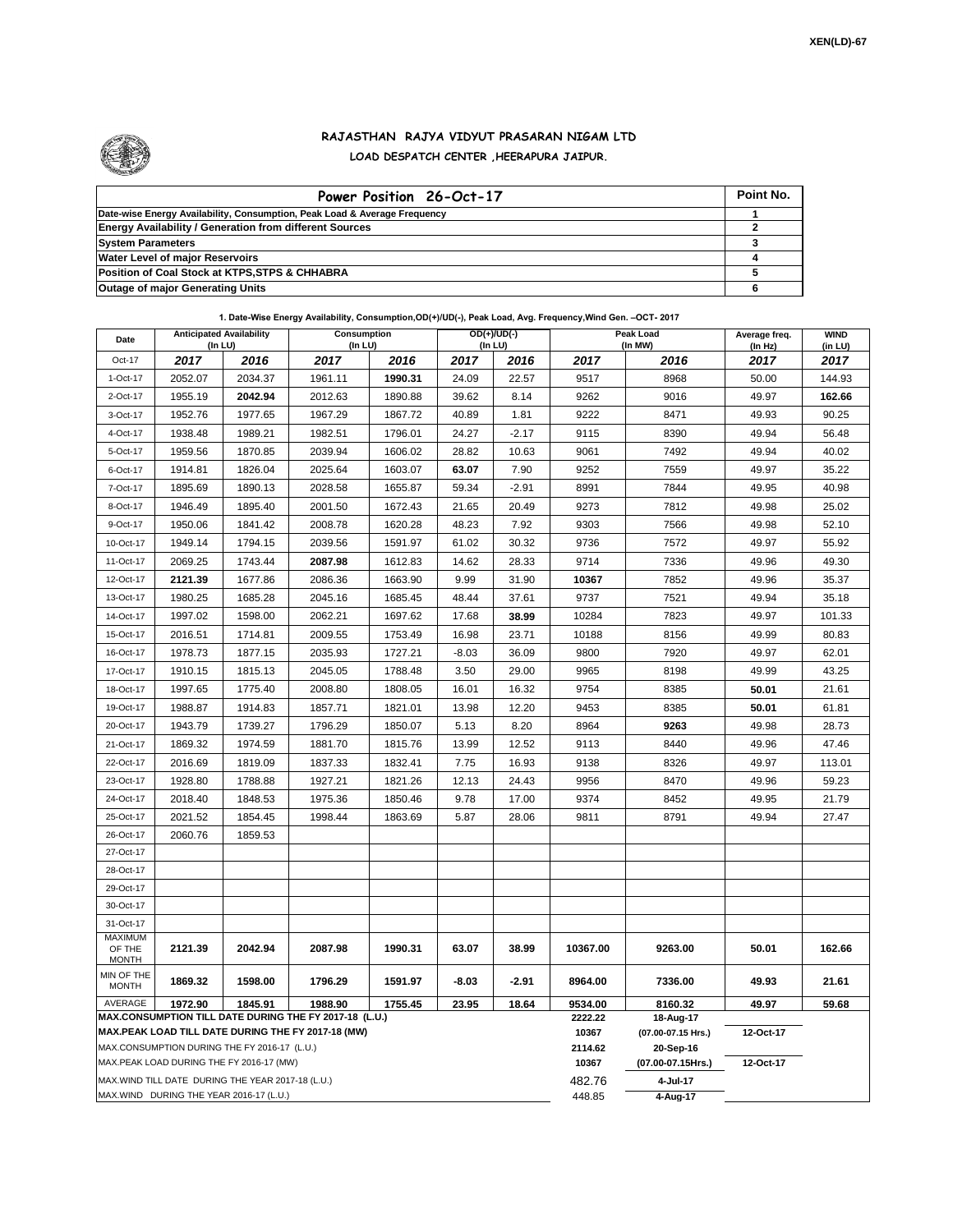## **2.Anticipated Availability/Generation From Different Sources**

| (In LU)             |                                                                                    |                                           |                                  |                              |  |  |  |  |  |
|---------------------|------------------------------------------------------------------------------------|-------------------------------------------|----------------------------------|------------------------------|--|--|--|--|--|
| S.No.               | Sources Available to Rajasthan / Installed<br>Capacity as on 30.09.2016<br>(In MW) | Prior<br>assessment of<br>Avail. For next | Prior<br>assessment of<br>Avail. | Actual<br>Energy<br>Received |  |  |  |  |  |
|                     |                                                                                    | Dav                                       |                                  |                              |  |  |  |  |  |
|                     |                                                                                    |                                           | 25-Oct-17                        |                              |  |  |  |  |  |
| 1<br>$\overline{2}$ | KTPS (1240/1240)<br>STPS (1500/1500)                                               | 224.00<br>55.00                           | 224.00<br>55.00                  | 194.62<br>45.73              |  |  |  |  |  |
| 3                   | DHOLPUR GAS CCPP (330/330)                                                         | 0.00                                      | 0.00                             | 25.82                        |  |  |  |  |  |
| 4                   | RAMGARH (273.5/273.5)                                                              | 35.00                                     | 35.00                            | 35.37                        |  |  |  |  |  |
| 5                   | RAPP-A(200/200)                                                                    | 41.00                                     | 41.00                            | 41.70                        |  |  |  |  |  |
| 6                   | MAHI (140/140)                                                                     | 0.00                                      | 0.00                             | 0.00                         |  |  |  |  |  |
| 7                   | CHAMBAL (RPS+JS) (135.5/271)<br>GIRAL LIGNITE (250/250)                            | 37.50                                     | 37.50                            | 42.57                        |  |  |  |  |  |
| 8<br>9              | CHHABRA TPS 1000/1000)                                                             | 0.00<br>219.00                            | 0.00<br>219.00                   | 0.00<br>259.32               |  |  |  |  |  |
| 10                  | ADANI (TPS) + KALISINDH (TPS)<br>(1200+1200/1320+1200)                             | 413.00                                    | 419.00                           | 382.02                       |  |  |  |  |  |
| 11                  | WIND FARM (3980.40/4119.15)                                                        | 79.50                                     | 32.25                            | 27.47                        |  |  |  |  |  |
| 12                  | SOLAR POWER(737.70/1295.70)                                                        | 0.00                                      | 0.00                             | 3.64                         |  |  |  |  |  |
| 13                  | CAPTIVE POWER PLANTS                                                               | 0.00                                      | 0.00                             | 0.00                         |  |  |  |  |  |
| 14                  | REGIONAL (INTRA STATE) O.A. (VLTPS)                                                | 0.00                                      | 0.00                             | 0.00                         |  |  |  |  |  |
| 15                  | <b>OPEN ACCESS</b>                                                                 | 23.33                                     | 12.97                            | 12.97                        |  |  |  |  |  |
| 16<br>17            | BIOMASS - (101.95/119.25)<br>BARSINGHSAR LTPS(250/250)                             | 5.00<br>53.00                             | 5.00<br>53.00                    | 4.72<br>51.35                |  |  |  |  |  |
| 18                  | RAJWEST (1080/1080)                                                                | 201.00                                    | 201.00                           | 197.42                       |  |  |  |  |  |
|                     | <b>TOTAL (A): 1-18</b>                                                             | 1386.33                                   | 1334.72                          | 1324.72                      |  |  |  |  |  |
| 19                  | <b>BBMB COMPLEX</b>                                                                |                                           |                                  |                              |  |  |  |  |  |
|                     | a) BHAKRA(230.79/1516.3)                                                           | 20.81                                     | 20.25                            | 20.34                        |  |  |  |  |  |
|                     | b) DEHAR (198/990)                                                                 | 11.84                                     | 12.16                            | 11.55                        |  |  |  |  |  |
|                     | c) PONG (231.66/396)                                                               | 37.28                                     | 40.23                            | 39.09                        |  |  |  |  |  |
| 20                  | TOTAL: a TO c<br><b>CENTRAL STATIONS</b>                                           | 69.93                                     | 72.63                            | 70.98                        |  |  |  |  |  |
|                     | d) SINGRAULI (300/2000)                                                            | 90.28                                     | 89.14                            | 89.12                        |  |  |  |  |  |
|                     | e) RIHAND<br>(310.24/3000)                                                         | 120.26                                    | 118.40                           | 118.41                       |  |  |  |  |  |
|                     | f) UNCHAHAR-I(20/420)                                                              | 2.45                                      | 4.42                             | 3.51                         |  |  |  |  |  |
|                     | g) UNCHAHAR-II& III(61/630)                                                        | 36.63                                     | 33.16                            | 20.79                        |  |  |  |  |  |
|                     | h) INDIRA GANDHI STPS(JHAJHAR) 0.00/1500)                                          | 0.00                                      | 0.00                             | 0.00                         |  |  |  |  |  |
|                     | i) NCTPS DADRI St-II (43.22/980) + DADRI-TH                                        | 4.94                                      | 9.69                             | 7.10                         |  |  |  |  |  |
|                     | j) DADRI GAS (77/830)<br>k) ANTA<br>(83.07/419)                                    | 3.31<br>0.00                              | 2.99<br>0.00                     | 3.47<br>0.00                 |  |  |  |  |  |
|                     | I) AURAIYA<br>(61.03/663)                                                          | 0.00                                      | 0.00                             | 0.00                         |  |  |  |  |  |
|                     | m) NAPP<br>(44/440)                                                                | 9.58                                      | 9.55                             | 9.55                         |  |  |  |  |  |
|                     | n) RAPP-B<br>(125/440)                                                             | 33.84                                     | 33.67                            | 33.67                        |  |  |  |  |  |
|                     | o) RAPP-C<br>(88/440)                                                              | 19.91                                     | 19.91                            | 19.91                        |  |  |  |  |  |
|                     | p) SALAL<br>(20.36/690)                                                            | 1.09                                      | 1.09                             | 1.18                         |  |  |  |  |  |
|                     | q) URI<br>(70.37/720)<br>r) TANAKPUR<br>(10.86/94)                                 | 2.73<br>1.47                              | 3.00<br>1.59                     | 3.09<br>1.49                 |  |  |  |  |  |
|                     | s) CHAMERA - (105.84/540)                                                          | 5.10                                      | 5.10                             | 4.88                         |  |  |  |  |  |
|                     | t) CHAMERA-II (29.01/300)                                                          | 2.13                                      | 2.32                             | 2.06                         |  |  |  |  |  |
|                     | u) CHAMERA-III (25.21/231)                                                         | 1.45                                      | 1.66                             | 1.55                         |  |  |  |  |  |
|                     | v) DHAULIGANGA (27/280)                                                            | 2.30                                      | 2.62                             | 2.19                         |  |  |  |  |  |
|                     | w) DULHASTI (42.42/390)                                                            | 5.44                                      | 5.44                             | 5.44                         |  |  |  |  |  |
|                     | x) SEWA (13/120)                                                                   | 0.39                                      | 0.39                             | 0.39                         |  |  |  |  |  |
|                     | y) NJPC (112.00/1500)+RAMPUR(31.808/412.02)<br>z) TEHRI (75/1000)                  | 12.16<br>4.99                             | 11.58<br>4.99                    | 11.58                        |  |  |  |  |  |
|                     | aa) KOTESHWR (33.44/400) + PARBATI3 (56.73/520)                                    | 7.17                                      | 6.90                             | 4.95<br>6.76                 |  |  |  |  |  |
|                     | ab) TALA                                                                           | 1.50                                      | 1.57                             | 1.57                         |  |  |  |  |  |
|                     | ac) MUNDRA UMPP (380/4000)                                                         | 88.32                                     | 88.32                            | 88.32                        |  |  |  |  |  |
|                     | ad) SASAN (372/3960)                                                               | 88.20                                     | 88.20                            | 88.20                        |  |  |  |  |  |
|                     | ae) FRKKA+KHLGN+TLCHR (70.18/3940)                                                 | 26.22                                     | 18.22                            | 17.10                        |  |  |  |  |  |
|                     | af) URS POWER(DADRITH-I)                                                           | 0.00                                      | 0.00                             | 0.00                         |  |  |  |  |  |
|                     | TOTAL SCHEDULE(a TO af)<br>LOSSES                                                  | 641.78<br>$-26.62$                        | 636.53<br>$-26.41$               | 617.27<br>$-25.68$           |  |  |  |  |  |
|                     | NET SCHEDULED                                                                      | 615.16                                    | 610.12                           | 591.59                       |  |  |  |  |  |
| 21                  | BILATERAL (REG.) EXCL. BANKING                                                     | 6.52                                      | 6.76                             | 6.33                         |  |  |  |  |  |
| 22                  | <b>BANKING</b>                                                                     | 0.00                                      | 0.00                             | 0.00                         |  |  |  |  |  |
| 23                  | BILATERAL(INTER-REG.). EXCLUDING (ISOA &<br><b>BANKING)</b>                        | 114.70                                    | 90.41                            | 114.70                       |  |  |  |  |  |
| 24                  | INTER STATE OPEN ACCESS (BILATERAL+IEX)                                            | $-23.33$                                  | $-12.97$                         | $-12.97$                     |  |  |  |  |  |
| 25                  | INDIAN ENERGY EXCHANGE                                                             | $-38.62$                                  | $-31.81$                         | $-31.81$                     |  |  |  |  |  |
|                     | <b>TOTAL(B): (19 TO 25)</b>                                                        | 674.43                                    | 686.80                           | 667.85                       |  |  |  |  |  |
|                     | TOTAL GENERATION (A +B) : 1 TO 25<br>OVER DRAWAL (+)/UNDER DRAWAL (-)              |                                           |                                  | 1992.57                      |  |  |  |  |  |
|                     | <b>GRAND TOTAL</b>                                                                 | 2060.76                                   | 2021.52                          | 5.87<br>1998.43              |  |  |  |  |  |
|                     | <b>LAST YEAR</b>                                                                   | 1859.53                                   | 1854.45                          | 1863.69                      |  |  |  |  |  |
|                     |                                                                                    |                                           |                                  |                              |  |  |  |  |  |